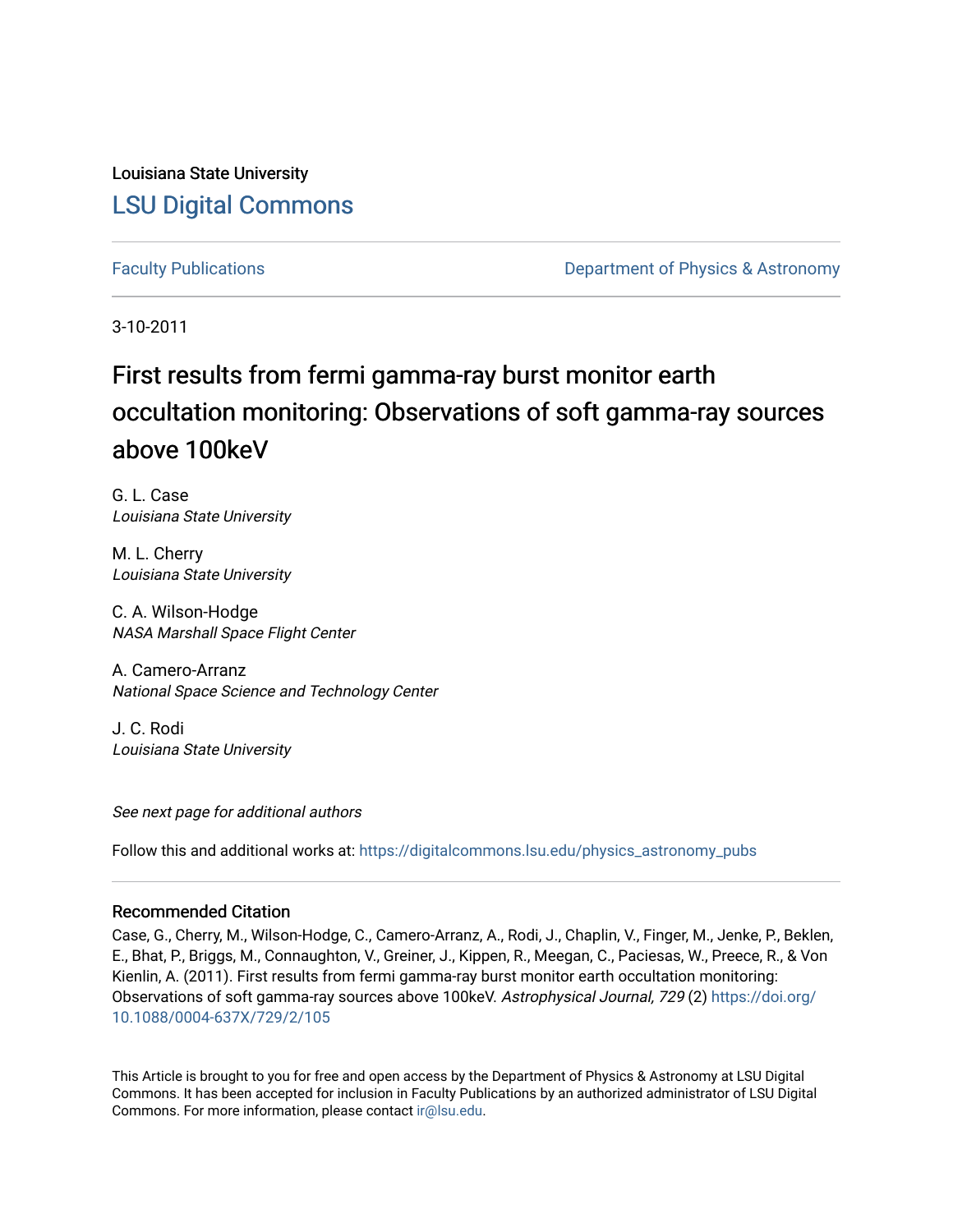# Authors

G. L. Case, M. L. Cherry, C. A. Wilson-Hodge, A. Camero-Arranz, J. C. Rodi, V. Chaplin, M. H. Finger, P. Jenke, E. Beklen, P. N. Bhat, M. S. Briggs, V. Connaughton, J. Greiner, R. M. Kippen, C. A. Meegan, W. S. Paciesas, R. Preece, and A. Von Kienlin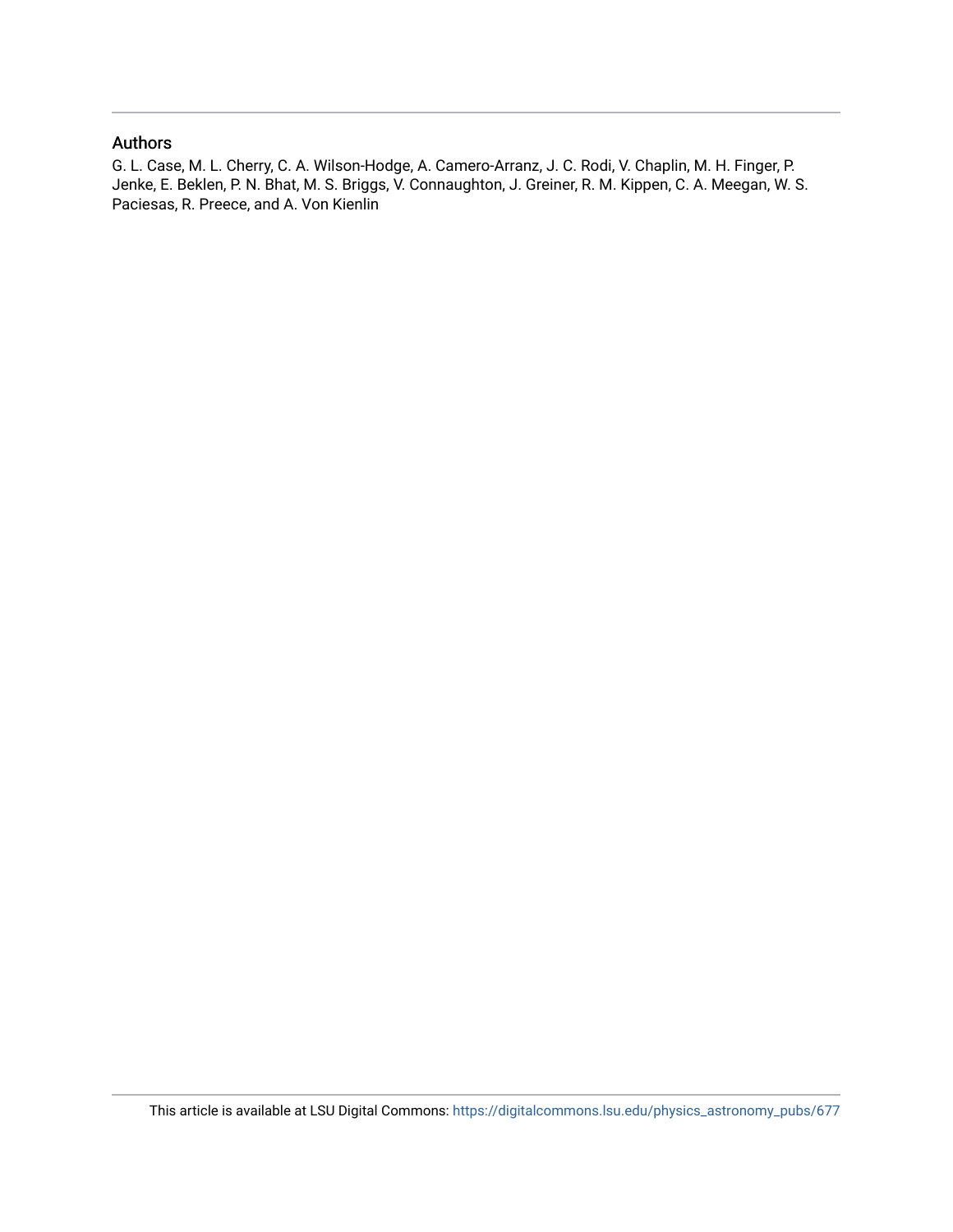# First Results from Fermi GBM Earth Occultation Monitoring: Observations of Soft Gamma-Ray Sources Above 100 keV

G. L. Case, M. L. Cherry, J. C. Rodi

Department of Physics and Astronomy, Louisiana State University, Baton Rouge, LA 70803, USA case@phunds.phys.lsu.edu

> P. Jenke<sup>1</sup>, C. A. Wilson-Hodge Marshall Space Flight Center, Huntsville, AL 35182, USA

M. H. Finger, C. A. Meegan Universities Space Research Association, Huntsville, AL 35805, USA

A. Camero-Arranz

National Space Science and Technology Center, Huntsville, AL 35805, USA

E. Beklen

Physics Department, Middle East Technical University, 06531 Ankara, Turkey Physics Department, Süleyman Demirel University, 32260 Isparta, Turkey

P. N. Bhat, M. S. Briggs, V. Chaplin, V. Connaughton, W. S. Paciesas, R. Preece University of Alabama in Huntsville, Huntsville, AL 35899, USA

R. M. Kippen

Los Alamos National Laboratory, Los Alamos, NM 87545

and

A. von Kienlin, J. Greiner Max-Planck Institut für Extraterrestische Physik, 85748 Garching, Germany

# ABSTRACT

The NaI and BGO detectors on the Gamma-ray Burst Monitor (GBM) on Fermi are now being used for long-term monitoring of the hard X-ray/low energy gamma-ray sky. Using the Earth occultation technique as demonstrated previously by the BATSE instrument on the Compton

<sup>&</sup>lt;sup>1</sup>NASA Postdoctoral Program Fellow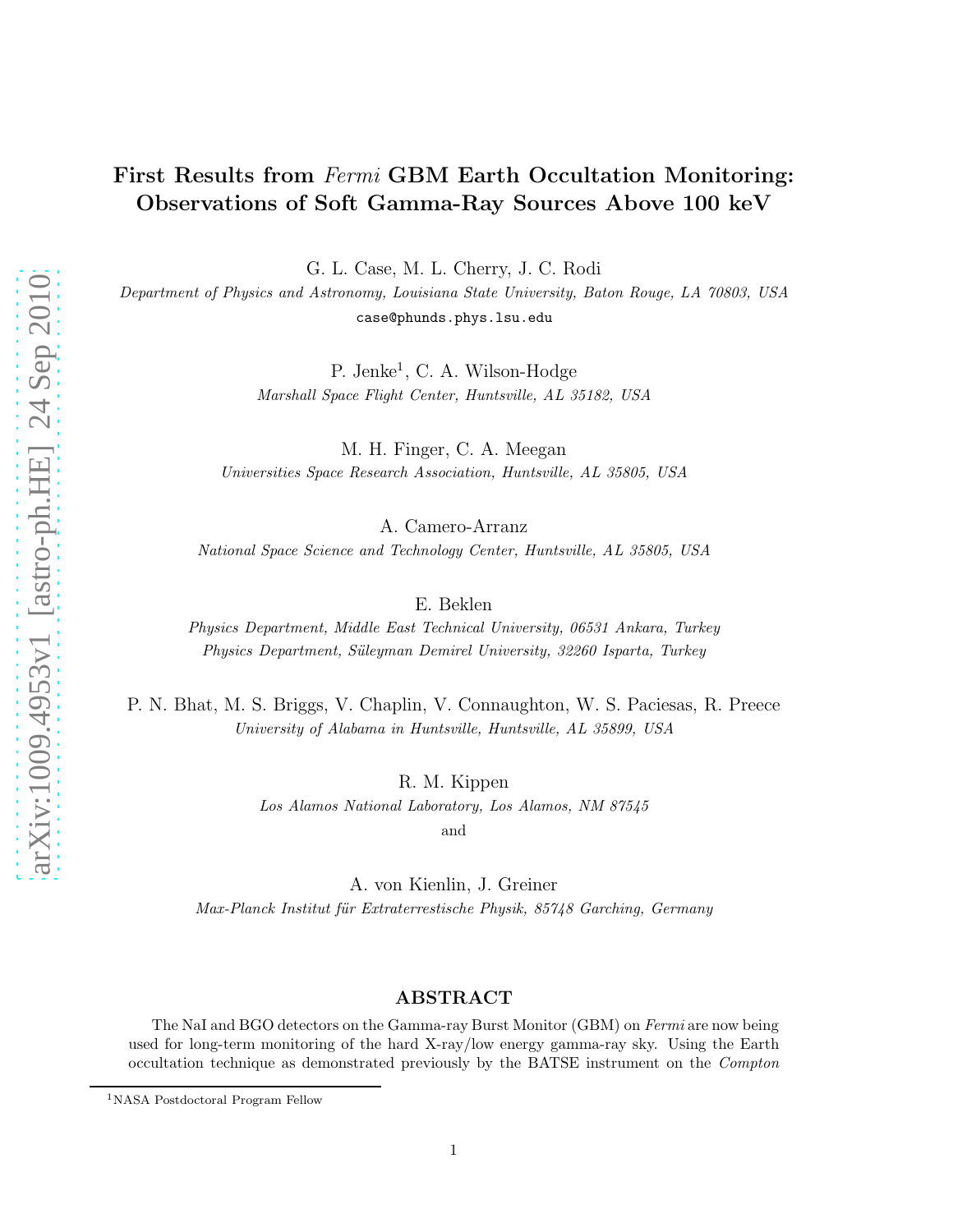Gamma-Ray Observatory, GBM can be used to produce multiband light curves and spectra for known sources and transient outbursts in the 8 keV to 1 MeV energy range with its NaI detectors and up to 40 MeV with its BGO detectors. Over 85% of the sky is viewed every orbit, and the precession of the Fermi orbit allows the entire sky to be viewed every  $\sim$  26 days with sensitivity exceeding that of BATSE at energies below  $\sim 25 \text{ keV}$  and above  $\sim 1.5 \text{ MeV}$ . We briefly describe the technique and present preliminary results using the NaI detectors after the first two years of observations at energies above 100 keV. Eight sources are detected with a significance greater than  $7\sigma$ : the Crab, Cyg X-1, SWIFT J1753.5-0127, 1E 1740-29, Cen A, GRS 1915+105, and the transient sources XTE J1752-223 and GX 339-4. Two of the sources, the Crab and Cyg X-1, have also been detected above 300 keV.

Subject headings: gamma rays: individual (1E 1740-29, Cen A, Crab, Cyg X-1, GRS 1915+105, GX 339-4, Swift J1753.5-0127, XTE J1752-223) — gamma rays: observations

#### 1. Introduction

The ability to monitor the gamma-ray sky continuously is extremely important. The majority of gamma-ray sources are variable, exhibiting flares and transient outbursts on time scales from seconds to years. While there are currently several all-sky monitors in the hard X-ray energy range providing daily light curves, e.g. the All-Sky Monitor (ASM) on the Rossi X-ray Timing Explorer  $(RXTE)$  from 2–10 keV [\(Levine et al.](#page-13-0) [1996\)](#page-13-0), the Gas Slit Camera (GSC) on the Mon*itor of All-sky X-ray Image (MAXI)* from  $1.5-$ 20 keV [\(Matsuoka et al. 2009\)](#page-13-1), and the Burst Alert Telescope (BAT) on Swift from 15–50 keV [\(Gehrels et al. 2004](#page-13-2)), there has not been an allsky monitor in the low energy gamma-ray region since the Burst and Transient Source Experiment (BATSE) instrument on the Compton Gamma-Ray Observatory (CGRO), which was sensitive from 20–1800 keV [\(Fishman et al. 1989\)](#page-13-3).

The gamma-ray satellite Fermi was launched on 2008 June 11 and commenced science operations on 2008 August 12. Fermi contains two instruments: the Large Area Telescope (LAT), sensitive to gamma rays from  $\sim 20$  MeV to  $\sim 300$  GeV [\(Atwood et al. 2009\)](#page-13-4); and the Gamma-ray Burst Monitor (GBM), which is sensitive to X-rays and gamma rays from 8 keV to 40 MeV [\(Meegan et al.](#page-14-0) [2009\)](#page-14-0). With its wide field of view, GBM can be used to provide nearly continuous full-sky coverage in the hard X-ray/soft gamma-ray energy range. It is the only instrument currently in orbit that can perform all-sky monitoring above 100 keV (but below the 30 MeV threshold of the Fermi LAT) with useable sensitivity. The Swift  $/BAT$  sensitivity drops off rapidly above 100 keV, and its energy

range effectively ends at 195 keV. INTEGRAL, which has a relatively narrow field of view, cannot make continuous observations of a large number of individual sources. Also, GBM is not limited by solar pointing constraints, as are most other instruments, which allows the monitoring of sources at times during which other instruments cannot.

The Earth occultation technique, used very successfully with BATSE, has been adapted to GBM to obtain fluxes for an input catalog of known or potential sources. A catalog of 82 sources is currently being monitored and regularly updated. This catalog contains predominantly Galactic xray binaries, but also includes the Crab, the Sun, two magnetars, five active galactic nulcei (AGN), and two cataclysmic variables. At energies above 100 keV, six persistent sources (the Crab, Cyg X-1, SWIFT J1753.5-0127, 1E 1740-29, Cen A, GRS 1915+105) and two transient sources (GX 339-4 and XTE J1752-223) have been detected in the first two years of observations. In section [2,](#page-3-0) we briefly describe the GBM instrument and outline the Earth occultation technique as applied to GBM, in section [3](#page-5-0) we present the light curves for the eight sources, and in section [4](#page-11-0) we discuss the results, the GBM capabilities and future work.

# <span id="page-3-0"></span>2. GBM and the Earth Occultation Technique

GBM consists of 14 detectors: 12 NaI detectors, each 12.7 cm in diameter and 1.27 cm thick; and two BGO detectors, 12.7 cm in diameter and 12.7 cm thick. The NaI detectors are located on the corners of the spacecraft, with six detectors oriented such that the normals to their faces are perpendicular to the z-axis of the spacecraft (the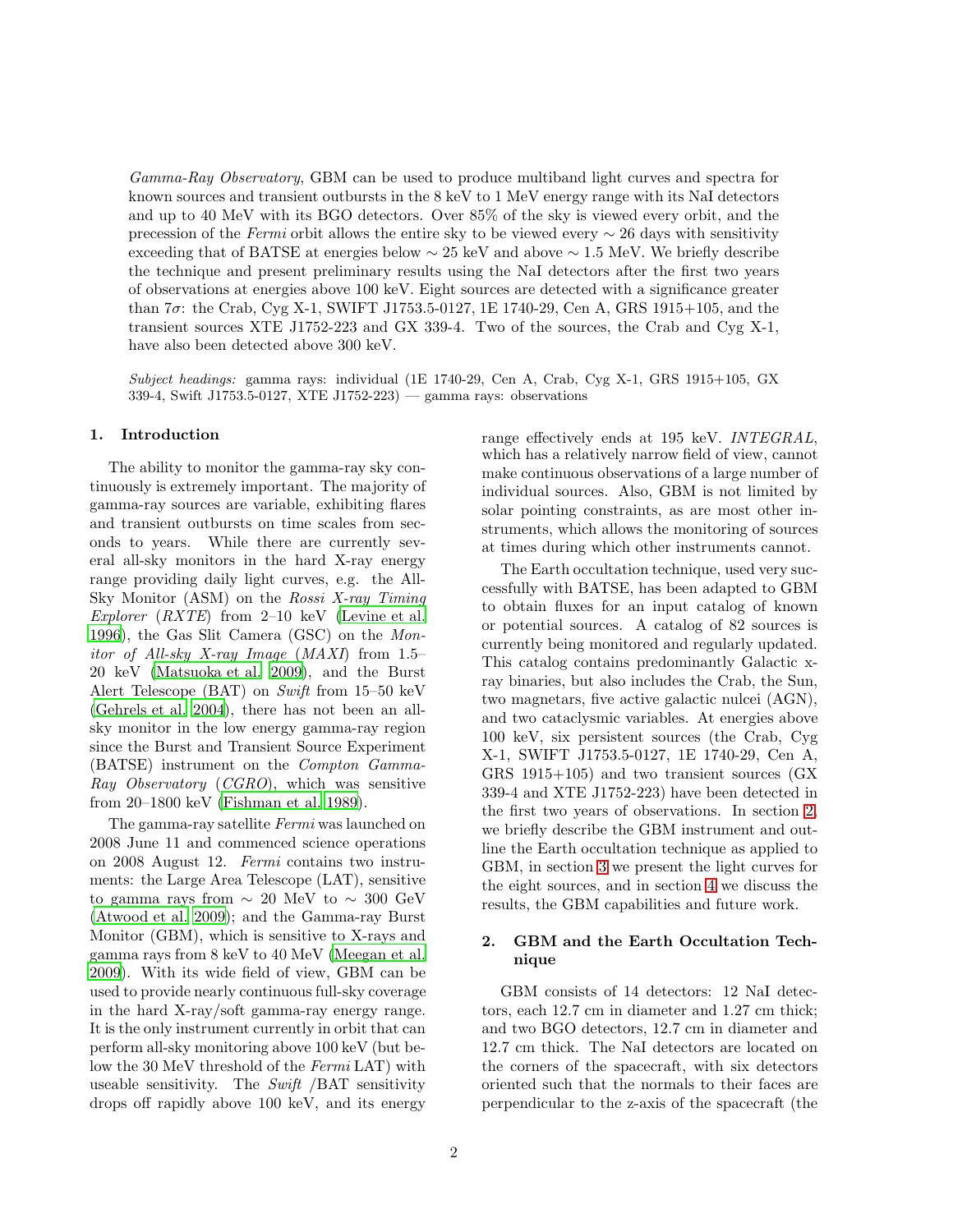

<span id="page-4-0"></span>Fig. 1.— Single Crab occultation step seen in the CTIME raw counts data of a single GBM NaI detector (NaI 2) in the 12–25 keV band with 2.048 second time bins. The Crab was  $4.5^{\circ}$  from the normal to the detector. The time window is centered on the calculated occultation time for 100 keV.

LAT is pointed in the  $+z$ -direction), four detectors pointed at  $45^{\circ}$  from the z-axis, and 2 detectors pointed 20◦ off the z-axis. Together, these 12 detectors provide nearly uniform coverage of the unocculted sky in the energy range from 8 keV to 1 MeV. The two BGO detectors are located on opposite sides of the spacecraft and view a large part of the sky in the energy range  $\sim 150 \text{ keV}$  to  $\sim 40$ MeV. It should be noted that none of the GBM detectors have direct imaging capability.

Known sources of gamma-ray emission can be monitored with non-imaging detectors using the Earth occultation technique, as was successfully demonstrated with BATSE [\(Ling et al. 2000;](#page-13-5) [Harmon et al. 2002,](#page-13-6) [2004\)](#page-13-7). When a source of gamma rays is occulted by the Earth, the count rate measured by a detector will drop, producing a step-like feature. When the source reappears from behind the Earth's limb, the count rate will increase, producing another step. The occultation has a finite transition time due to the effect of absorption in the Earth's atmosphere. The shapes of the individual occultation steps depend on energy and occultation angle. The occultation angle,  $\beta$ , is defined as the elevation angle of the source being occulted with respect to the plane of the Fermi orbit. The transmission through

the atmosphere as a function of time is modeled as  $T(t) = \exp[-\mu(E)A(h)],$  where  $\mu(E)$  is the mass attenuation coefficient of gamma rays at energy E in air and  $A(h)$  is the air mass along the line of sight at a given altitude  $h(t)$  based on the [US Standard Atmosphere \(1976\)](#page-14-1). This requires instantaneous knowledge of the spacecraft position, the direction to the source of interest as seen from the spacecraft, and a model of the Earth that includes its oblateness. Fermi was launched into a  $i = 25.6^{\circ}$  inclination orbit at an altitude of 555 km. The orbital period is 96 minutes, and individual occultation steps last for  $\sim 8/\cos \beta$  seconds. Figure [1](#page-4-0) shows a single step due to a Crab occultation in the count rate in the 12–25 keV band of a single GBM NaI detector observing the occultation nearly face-on.

The diameter of the Earth as seen from Fermi is  $\approx 135^{\circ}$ , so roughly 30% of the sky is occulted by the Earth at any one time. One complete orbit of the spacecraft allows over 85% of the sky to be observed. The precession of the orbital plane allows the entire sky to be occulted every  $\sim$  26 days (half the precession period for the Fermi orbit), though the exposure is not uniform.

The Earth occultation technique was developed for BATSE using two separate approaches, one at the NASA Marshall Space Flight Center [\(Harmon et al. 2002\)](#page-13-6) and the other at the NASA Jet Propulsion Laboratory [\(Ling et al. 2000](#page-13-5)). For GBM, we follow the [Harmon et al. \(2002\)](#page-13-6) approach.

The primary difference in the implementation of the occultation technique between GBM and BATSE arises from the different pointing schemes of the respective missions. CGRO was three-axis stabilized for each viewing period, which typically lasted for two weeks. This meant that a source remained at a fixed orientation with respect to the detectors through an entire viewing period. In contrast, Fermi scans the sky by pointing in a direction 35◦ (August 2008–September 2009) or 50◦ (October 2009–present) north of the zenith for one orbit; it then rocks to  $35^{\circ}$  or  $50^{\circ}$  south for the next orbit, continuing to alternate every orbit unless the spacecraft goes into a pointed mode (which occurs rarely). In addition, the spacecraft performs a roll about the z-axis as it orbits. Because the orientation of a source with respect to the GBM detectors varies as a function of time, the detec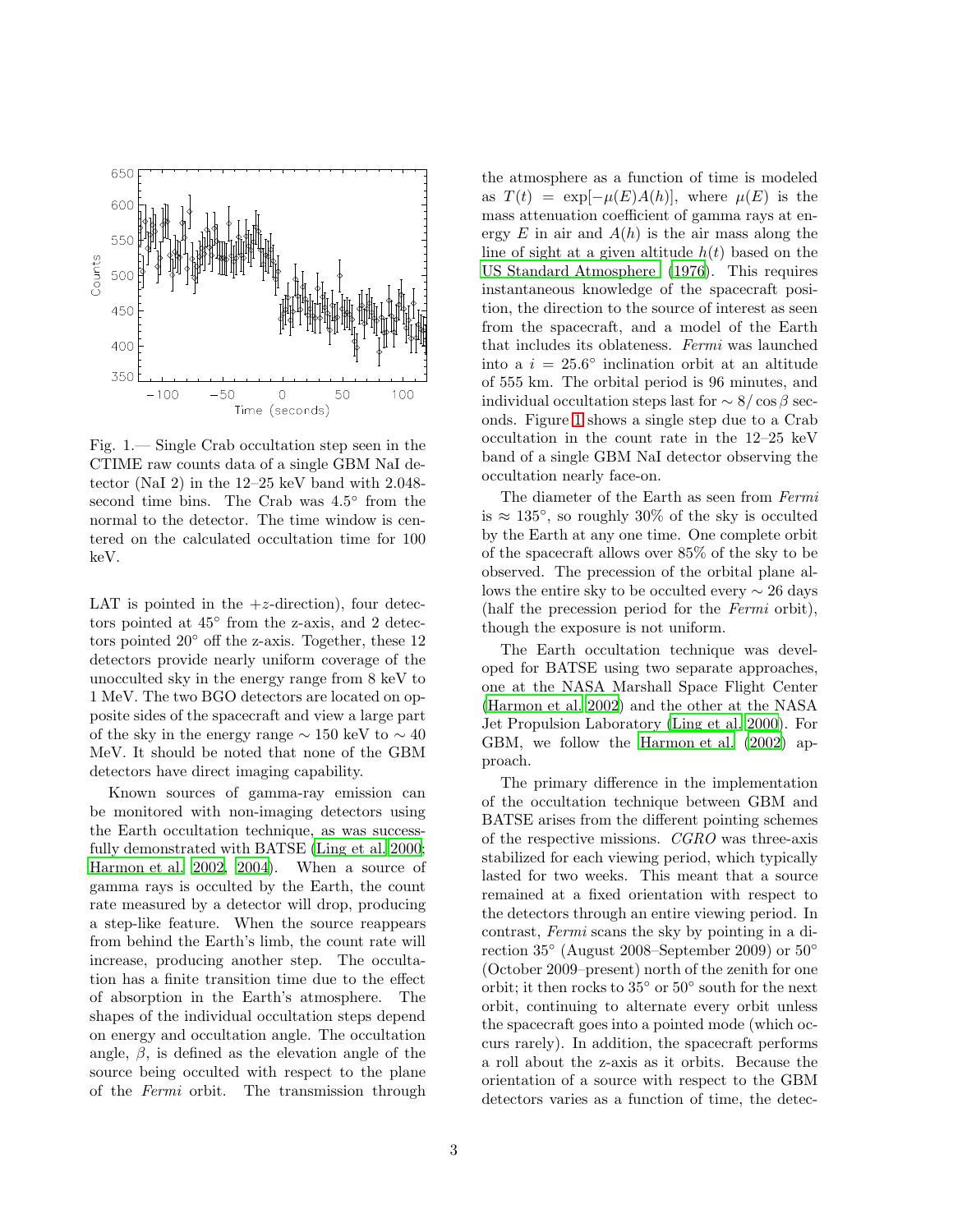tor response as a function of angle must be accounted for. A detailed instrument modeling and measurement program has been used to develop the GBM instrument response as a function of direction [\(Hoover et al. 2008;](#page-13-8) [Bissaldi et al. 2009\)](#page-13-9), which is incorporated into the occultation analysis. It should be noted that the GBM occultation sensitivity exceeds that of BATSE at energies below  $\sim 25$  keV and above  $\sim 1.5$  MeV, since GBM has only a Be window on the NaI detectors instead of the plastic scintillator, aluminum honeycomb, and aluminum window that covered the front of the BATSE scintillators [\(Case et al. 2007\)](#page-13-10). Due to its larger area, BATSE was more sensitive than GBM between 25 keV and 1.5 MeV.

GBM has two continuous data types: CTIME data with nominal 0.256-second time resolution and 8-channel spectral resolution and CSPEC data with nominal 4.096-second time resolution and 128-channel spectral resolution. The results presented in this paper use the low-spectral resolution CTIME data. Detailed spectral analyses using the higher resolution CSPEC data are reserved for future work. The data are selected to remove gamma-ray bursts, solar flares, electron precipitation events, cosmic ray events, terrestrial gamma-ray flashes, etc. The occultation technique requires an input catalog of predetermined source locations, and currently we are monitoring 82 sources. For each day, the occultation times for each source are calculated using the known spacecraft positions. The time of the occultation step is taken to be the time for which the transmission of a 100 keV gamma ray through the atmospheric column is 50%. The time at which the atmospheric transmission reaches 50% is energy dependent, e.g. for energies less than 100 keV, a setting step will occur earlier (see Fig. [1\)](#page-4-0). This energy dependence is accounted for in the calculation of the atmospheric transmission function,  $T(t)$ . For each occultation step, a 4-minute window is defined that is centered on the 100 keV occultation time. For each energy band, the count rates in the window are fit separately for each detector viewing the source of interest. In each of these detectors, the count rates are fitted with a quadratic background plus source models for the source of interest and each interfering source that appears in the window. The source models consist of  $T(t)$ and a time-dependent model count rate, derived

from the time-dependent detector response convolved with an assumed source spectrum. Each source model is multiplied by a scaling factor, and the source flux is then computed by a joint fit to the scaling factors across all detectors in the fit. The best-fit scaling factor is then multiplied by the assumed source flux model integrated over the energy band to obtain the photon flux.

Up to 31 occultation steps are possible for a given source in a day, and these steps are summed to get a single daily average flux. This technique can be used with either the NaI or BGO detectors, though the analysis presented here uses only the NaI detectors. A more complete description of the GBM implementation of the occultation technique will be given in Wilson-Hodge et al.  $(2010)$ .

# <span id="page-5-0"></span>3. Results

In [Wilson-Hodge et al. \(2009a\)](#page-14-3), the measured GBM 12–50 keV light curves are compared to the Swift BAT 15–50 keV light curves for several sources over the same time intervals, and it is seen that the fluxes measured by the two instruments compare well. At energies above the  $\sim 195 \text{ keV}$ upper energy limit of the Swift 22-month catalog [\(Tueller et al. 2010\)](#page-14-4), however, the GBM observations provide the only wide-field monitor available for the low energy gamma-ray sky. Of the catalog sources being monitored with GBM, six persistent sources have been detected above 100 keV with a statistical significance of at least  $7\sigma$  after two years of observations, as well as two transient sources.

Table [1](#page-6-0) gives the fluxes averaged over all 730 days from 2008 August 12 (MJD 54690, the beginning of science operations) to 2010 August 11 (MJD 55419) for the persistent sources, and over all of the days of the flares for the transient sources. Also given are the significances for each energy band. The errors are statistical only. The sources are sorted by their detection significance in the 100–300 keV band.

#### 3.1. Persistent Sources

The six persistent sources Crab, Cyg X-1, Cen A, GRS 1915+105, 1E 1740-29, and Swift J1753.5- 0127 are detected by GBM at energies above 100 keV. In Figures [2](#page-7-0)[–7](#page-10-0) we show light curves for these sources generated from the GBM data in several broad energy bands with five-day resolution.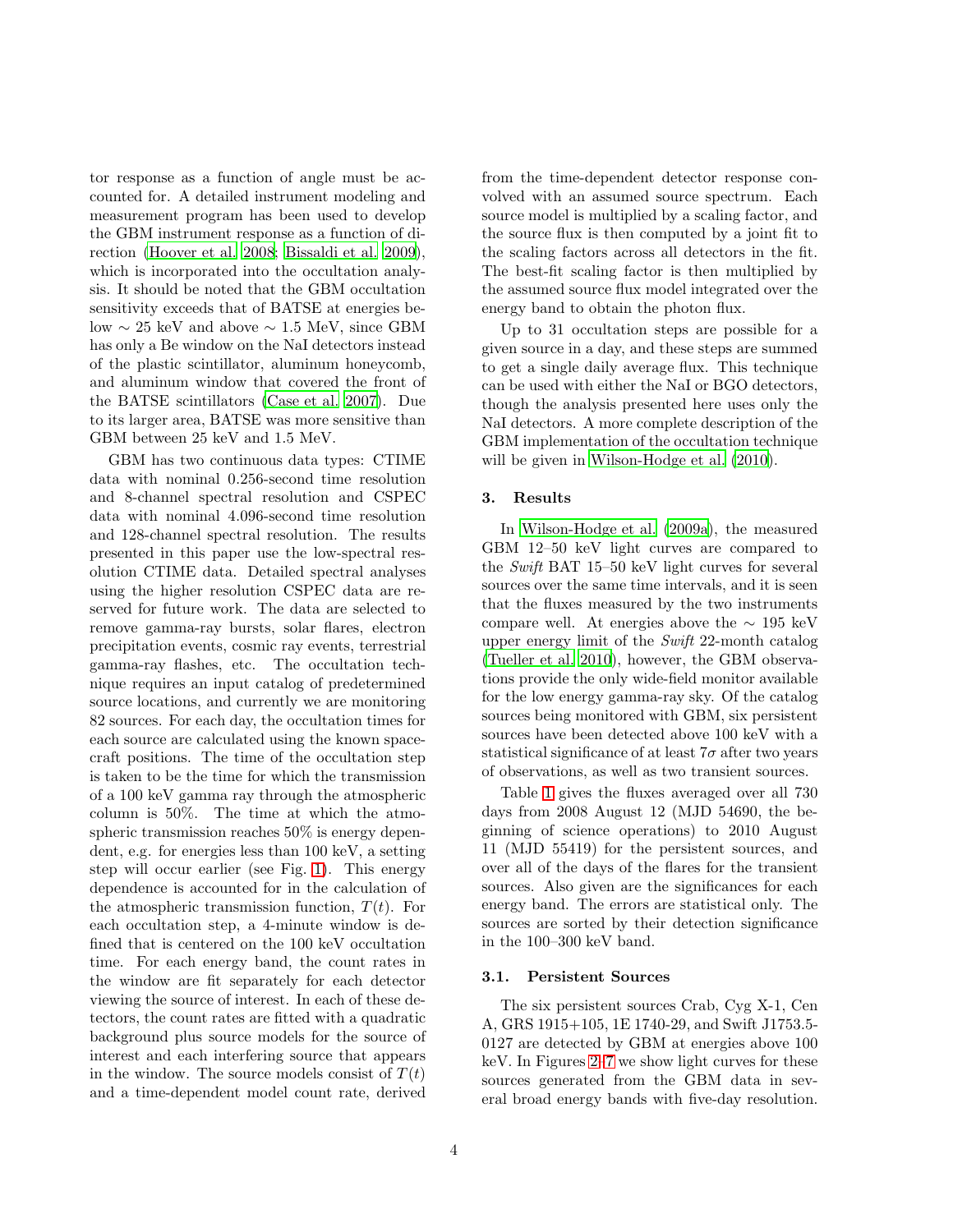|                            | $50 - 100 \text{ keV}$ |                  |                       | $100 - 300 \text{ keV}$ |                  |                       | $300 - 500 \text{ keV}$ |                         |                       |
|----------------------------|------------------------|------------------|-----------------------|-------------------------|------------------|-----------------------|-------------------------|-------------------------|-----------------------|
|                            | Flux<br>(mCrab)        | Error<br>(mCrab) | Signif.<br>$(\sigma)$ | Flux<br>(mCrab)         | Error<br>(mCrab) | Signif.<br>$(\sigma)$ | Flux<br>(mCrab)         | Error<br>(mCrab)        | Signif.<br>$(\sigma)$ |
| $Cyg$ X-1                  | 1151.0                 | 3.7              | 312                   | 1130.7                  | 6.9              | 163                   | 529.0                   | 49.5                    | 10.7                  |
| Crab                       | 1000.0                 | 3.3              | 307                   | 1000.0                  | 6.3              | 158                   | 1000.0                  | 48.0                    | 20.9                  |
| XTE J1752-223 <sup>a</sup> | 730.8                  | 14.2             | 51                    | 563.1                   | 26.7             | 21                    | 226.1                   | 204.4                   | 1.1                   |
| Cen A                      | 72.4                   | 3.6              | 20                    | 104.2                   | 6.7              | 16                    | $< 96.2^{\circ}$        | $\sim$ $\sim$ $\sim$    | $\cdots$              |
| SWIFT 1753.5-0127          | 121.0                  | 4.4              | 28                    | 126.8                   | 8.2              | 15                    | 104.5                   | 62.0                    | 1.7                   |
| 1E 1740-29                 | 116.3                  | 4.7              | 25                    | 92.3                    | 8.8              | 11                    | 126.8                   | 65.0                    | 2.0                   |
| GRS 1915+105               | 128.1                  | 3.6              | 35                    | 54.9                    | 6.8              | 8.0                   | $< 101.2^{\circ}$       | $\cdots$                | $\cdots$              |
| $GX 339-4b$                | 399.4                  | 18.3             | 22                    | 249.5                   | 33.8             | 7.4                   | $< 507.4^{\circ}$       | $\cdot$ $\cdot$ $\cdot$ | $\cdots$              |

<span id="page-6-0"></span>TABLE 1 Fluxes and Significances in GBM Broad High Energy Bands

<sup>a</sup>Fluxes are given for MJD 55129-55218 when XTE J1752-223 was flaring.

<sup>b</sup>Fluxes are given for MJD 55244-55289 when GX 339-4 was flaring.

 $c_{2\sigma}$  upper limit.

These persistent sources demonstrate the capabilities of the GBM Earth occultation monitoring.

#### 3.1.1. Crab

The Crab emission in the hard X-ray/low energy gamma-ray regime contains a combination of pulsar and pulsar wind nebula contributions. Figure [2](#page-7-0) shows the light curves measured by GBM in four broad energy bands from 12 keV up to 500 keV. The spectrum in this regime has been shown by analysis of BATSE occultation data [\(Much et al. 1996](#page-14-5); [Ling & Wheaton](#page-13-11) [2003b](#page-13-11)) and data from SPI on board INTEGRAL [\(Jourdain & Roques 2009\)](#page-13-12) to agree with the spectrum measured with other instruments at lower X-ray energies, and then to steepen near 100 keV. Results of the BATSE analysis can be described by a broken power law, while results of the SPI analysis suggest a smoothly steepening spectrum. The BATSE analysis further noted a distinct hardening of the spectrum near 650 keV, although this has not been confirmed by *INTEGRAL* or the COMPTEL instrument on CGRO [\(Kuiper et al.](#page-13-13) [2001\)](#page-13-13).

The INTEGRAL spectral measurements are consistent with either a smoothly steepening spectrum or a spectrum of the form  $F = 6.6 \times$  $10^{-4} (E/100 \text{ keV})^{-\alpha}$  photons cm<sup>-2</sup> s<sup>-1</sup> keV<sup>-1</sup>, where  $\alpha = 2.07 \pm 0.01$  for  $E < 100$  keV and  $\alpha =$  $2.23 \pm 0.02$  for  $E > 100$  keV [\(Jourdain & Roques](#page-13-12)

[2009\)](#page-13-12). This corresponds to a  $(50-100 \text{ keV})/(12-$ 50 keV) flux ratio of  $R_{50} = 0.145$  for *INTEGRAL* compared to  $0.142 \pm 0.001$  for GBM. The (100-300) keV)/(12–50 keV) flux ratio  $R_{100} = 0.041$  corresponding to the *INTEGRAL* spectrum compares to the GBM value of  $0.076 \pm 0.001$ , and the (300– 500 keV)/(12–50 keV) flux ratio  $R_{300} = 0.007$ for INTEGRAL corresponds to the GBM value of  $0.013 \pm 0.001$ . The GBM measurements suggest a somewhat flatter spectrum than that derived from INTEGRAL, particularly above 100 keV, and are best described by a spectrum with  $\alpha \sim 2.09 - 2.12$ .

These results demonstrate that GBM is able to see significant emission above 300 keV at a level consistent with the canonical hard spectrum of the Crab. Future analysis with the finer spectral resolution of the GBM CSPEC data will allow a better determination of the the break energy and spectral index above the break.

# 3.1.2. Cyg X-1

Cygnus X-1 is a high-mass X-ray binary and was one of the first systems determined to contain a black hole [\(Bolton 1972](#page-13-14); [Paczynski 1974\)](#page-14-6). The X-ray emission is bimodal, with the  $> 10 \text{ keV}$ emission anticorrelated with the < 10 keV emission [\(Dolan et al. 1977\)](#page-13-15). It has been observed to emit significant emission above 100 keV including a power law tail extending out to greater than 1 MeV [\(McConnell et al. 2000;](#page-13-16) [Ling & Wheaton](#page-13-17)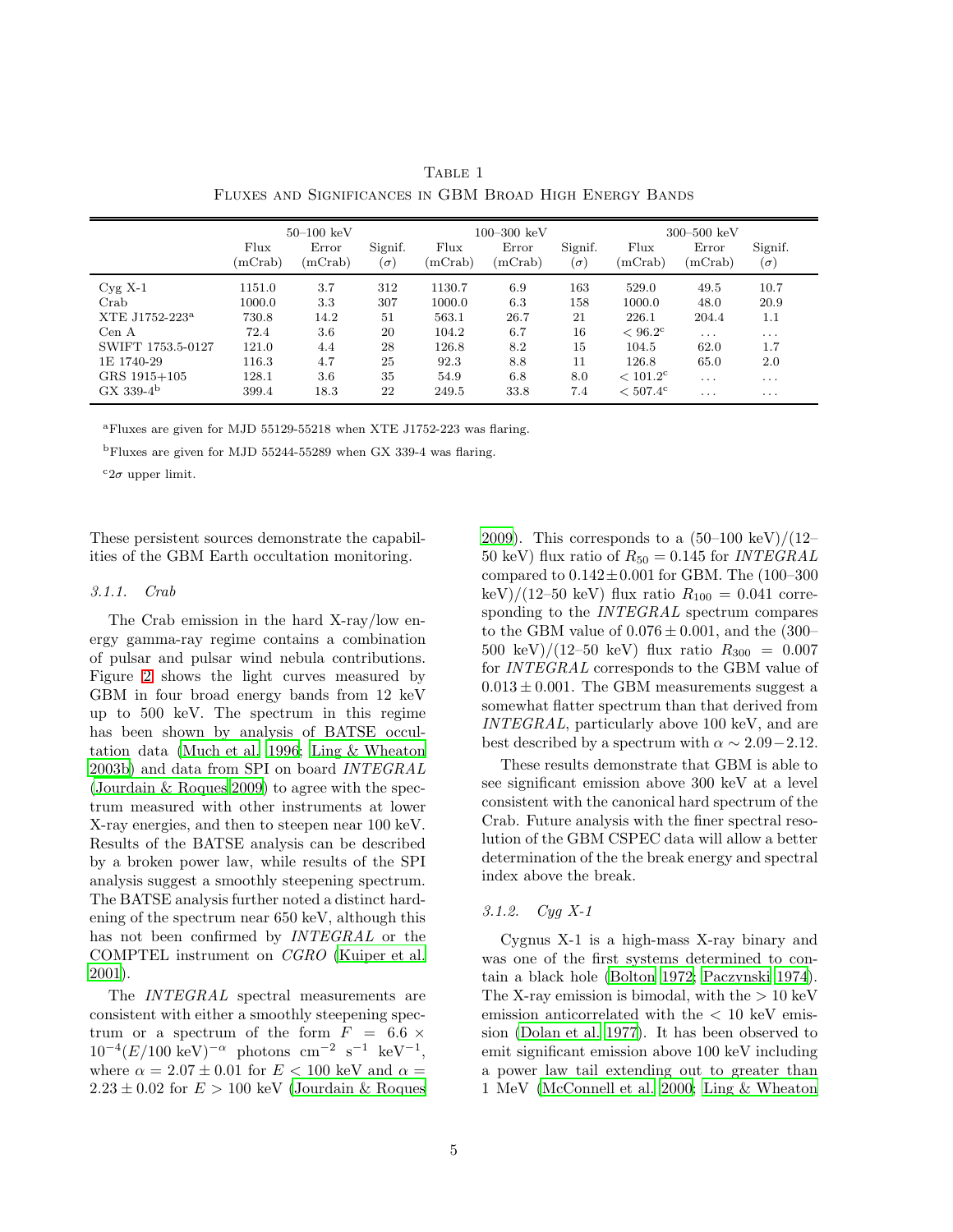

<span id="page-7-0"></span>Fig. 2.— GBM light curve for the Crab. The horizontal scale is in modified Julian days over the 730 day GBM exposure period, and has been binned 5 days per data point. The dashed horizontal lines show the average flux in each of four energy bands increasing from top to bottom. In the bottom plot, the solid line marks the zero flux level. Note that the apparent "flare" near MJD 55180 is due to a giant outburst in the nearby accreting pulsar A0535+262.

[2005b](#page-13-17)). Based on BATSE occultation analysis, [Ling & Wheaton \(2005b](#page-13-17)) have shown that in the high gamma-ray intensity (hard) state, the spectrum consists of a Comptonized shape below 200– 300 keV with a soft  $(\Gamma > 3)$  power-law tail extending to at least 1 MeV. In the low-intensity (soft) state, however, the spectrum takes on a different shape: In this case, the entire spectrum from 30 keV to 1 MeV is characterized by a single power law with a harder index  $\Gamma \sim 2 - 2.7$ . Similar behavior has been reported for two lowmass X-ray binaries (LMXBs) that also contain black holes, the transient gamma-ray sources GRO J0422+32 [\(Ling & Wheaton 2003a\)](#page-13-18) and GRO J1719-24 [\(Ling & Wheaton 2005a\)](#page-13-19).

Figure [3](#page-7-1) shows the GBM light curves. The light curves show significant variability with emission above 300 keV up until about MJD 55355. Starting at about MJD 55355, the



<span id="page-7-1"></span>Fig. 3.— The GBM light curve for Cyg X-1 over 730 days. The light curve has been binned 5 days per data point. The fluxes are in Crab units, and the dashed and solid lines mark the average flux and zero flux levels, respectively.

100–300 keV band emission began to decrease [\(Wilson-Hodge & Case 2010\)](#page-14-7), dropping from an average level of about 1200 mCrab down to nearly undetectable levels on MJD 55405–55406. On MJD 55374 MAXI detected a rapid rise in the soft 2–4 keV band [\(Negoro et al. 2010b\)](#page-14-8), which combined with the decrease in the low energy gammaray flux indicated a transition to a thermallydominated soft state. As of MJD 55419 the oneday average GBM light curves show that the 12– 50 keV flux has begun to rise, while the 100–300 keV flux remains at a low level of  $\approx 150$  mCrab, consistent with the  $\gamma_0$  state of [Ling et al. \(1997\)](#page-13-20). We will continue to monitor Cyg X-1 during the thermally-dominated state and follow its transition back to the low/hard state.

The GBM light curves (Fig. [3\)](#page-7-1) reveal significant emission above 300 keV, consistent with the power law tail observed when Cyg X-1 is in its low/hard state. The 50–100 keV flux level observed by GBM over the full observation period (Table [1\)](#page-6-0) is 1.15 Crab, consistent with the BATSE high gammaray state  $(\gamma_2$  of [Ling et al. \(1987,](#page-13-21) [1997\)](#page-13-20)). The observed GBM flux ratios are  $R_{50} = 0.226 \pm 0.001$ ,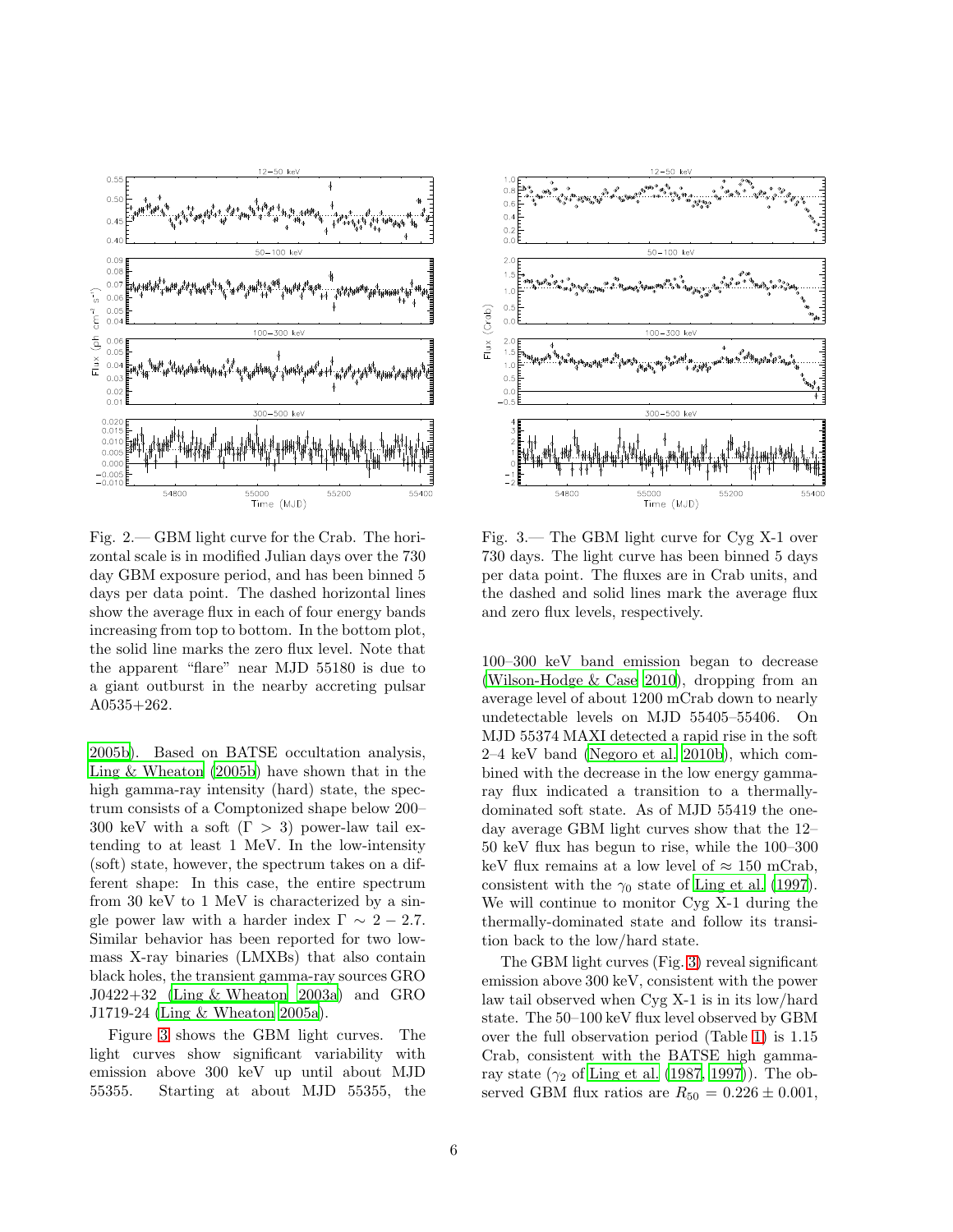

<span id="page-8-0"></span>Fig. 4.— The GBM light curve for Cen A. The light curve has been binned 5 days per data point. The fluxes are in Crab units, and the dashed and solid lines mark the average flux and zero flux levels, respectively.

 $R_{100} = 0.119 \pm 0.001$ , and  $R_{300} = 0.010 \pm 0.001$ , inconsistent with a single power law. A single power law with  $\Gamma = 2$  would yield flux ratios 0.158, 0.105, and 0.021. Instead, the GBM ratios suggest a spectrum that appears significantly flatter at low energies and steeper at high energies, consistent with the behavior reported earlier from the BATSE analysis.

#### 3.1.3. Cen A

The relatively nearby radio galaxy Cen A is a Seyfert 2 galaxy that is the brightest AGN in hard X-rays/low energy gamma rays. It has powerful jets aligned at approximately 70◦ from the line of sight and is seen to vary on time scales of tens of days to years. It has been observed at hard Xray energies by OSSE [\(Kinzer et al. 1995](#page-13-22)), INTE-GRAL and RXTE [\(Rothschild et al. 2006\)](#page-14-9), and at energies  $> 1$  MeV by COMPTEL [\(Steinle et al.](#page-14-10) [1998\)](#page-14-10). The observations below 150 keV are consistent with a hard spectrum with a power law index  $\Gamma \sim 1.8 - 1.9$ . The combined OSSE and COMPTEL data are consistent with a steepening of the spectrum at 150 keV to  $\Gamma \sim 2.3$ , with the

spectrum then extending unbroken to beyond 10 MeV.

The GBM light curve for Cen A is shown in Fig. [4.](#page-8-0) Because Cen A is relatively far below the equatorial plane, with a declination  $\delta = -43^{\circ}$ , its beta angle (which ranges between  $\delta \pm i$ ) can be larger than the half-angle size of the Earth as seen from Fermi ( $\beta_{\text{earth}} \approx \pm 67^{\circ}$ ). When this happens, Cen A is not occulted. This causes periodic gaps in the light curve, with the period of the gaps equal to the precession period of the orbit.

The fluxes as measured by GBM and given in Table [1](#page-6-0) are consistent with the hard spectrum measured by previous instruments. The flux ratios measured by GBM are  $R_{50} = 0.168 \pm 0.008$ and  $R_{100} = 0.134 \pm 0.008$  respectively. An unbroken  $\Gamma = 1.9$  power law up to 300 keV would result in flux ratios of 0.178 and 0.129, respectively.  $A \Gamma = 1.9$  power law extending up to 500 keV would result in a  $(300-500 \text{ keV})/(12-50 \text{ keV})$  flux ratio of 0.028, while GBM measures essentially no flux above 300 keV,  $R_{300} = 0.006 \pm 0.010$ , consistent with a steepening or cut off somewhere near 300 keV. The GBM results appear to be consistent with the steepening seen in the OSSE-COMPTEL spectra.

#### 3.1.4. GRS 1915+105

The galactic microquasar GRS 1915+105 is a LMXB with the compact object being a massive black hole [\(Greiner, Cuby, & McCaughrean](#page-13-23) [2001\)](#page-13-23). It was highly variable over the 9-year observation period of the CGRO mission [\(Paciesas et al.](#page-14-11) [1995;](#page-14-11) [Case et al. 2005\)](#page-13-24) with significant emission observed out to  $\sim 1$  MeV [\(Zdziarski et al. 2001;](#page-14-12) [Case et al. 2005\)](#page-13-24). Combining the BATSE data from multiple outbursts yields a spectrum best fit by a broken power law, with spectral index  $\Gamma \sim 2.7$  below 300 keV flattening to  $\Gamma \sim 1.5$  above 300 keV. The spectrum derived from BATSE data shows no evidence of the thermal spectrum seen in Cyg X-1. By contrast, observations with IN-TEGRAL/SPI in the 20–500 keV energy range [\(Droulans & Jourdain 2009\)](#page-13-25) showed evidence for a time-variable thermal Comptonization component below  $\sim 100 \text{ keV}$  along with a relatively steady, hard power law at higher energies, indicating that different emission regions are likely responsible for the soft and hard emission.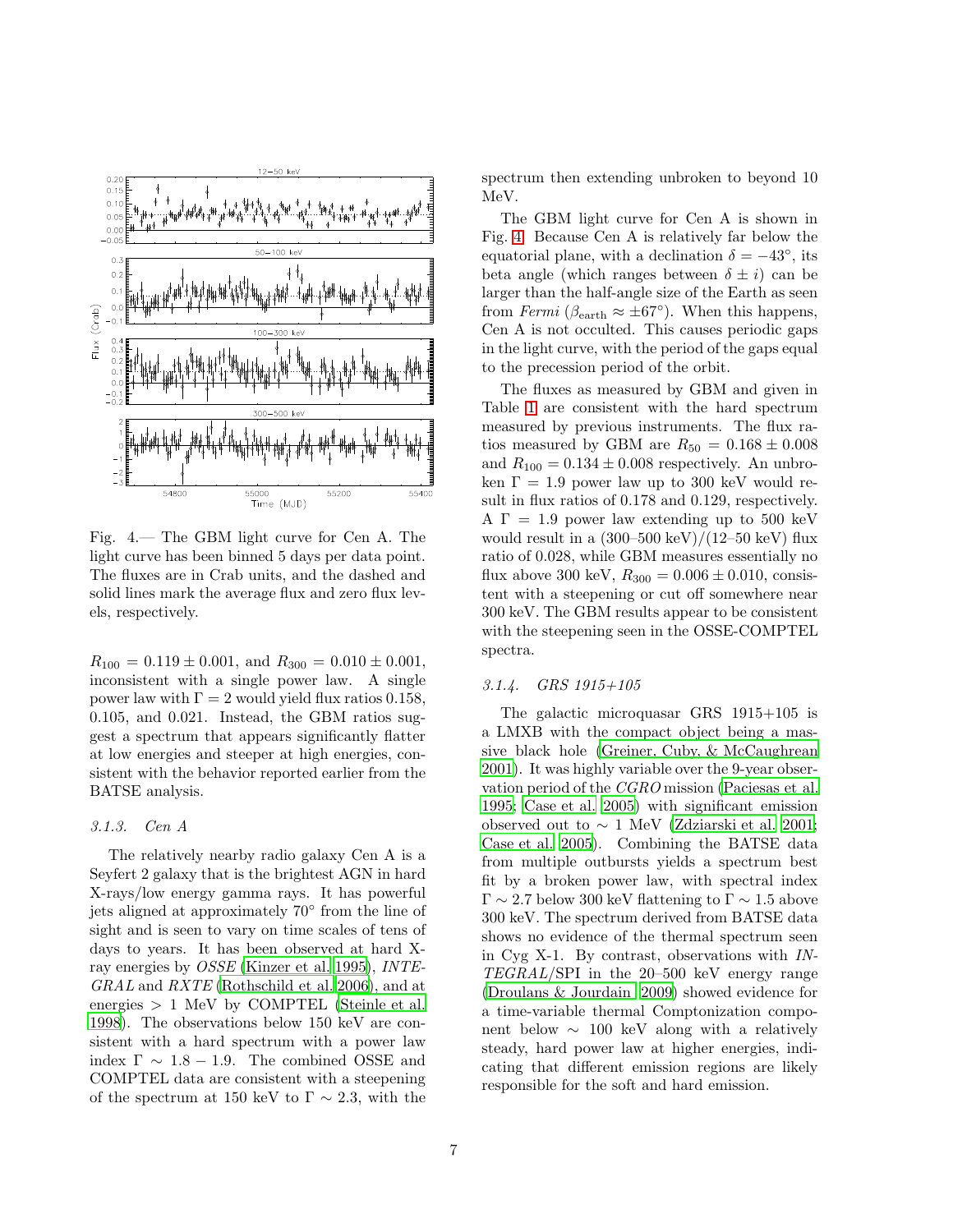

<span id="page-9-0"></span>Fig. 5.— GRS 1915+105 light curve. The light curve has been binned 5 days per data point. The fluxes are in Crab units, The fluxes are in Crab units, and the dashed and solid lines mark the average flux and zero flux levels, respectively.

The GBM daily fluxes integrated over 730 days (Table [1\)](#page-6-0) show significant emission above 100 keV, consistent with the relatively hard power law spectrum seen in BATSE and SPI data. The GBM light curve (Fig. [5\)](#page-9-0) shows distinct variability below 100 keV, with statistics above 100 keV insufficient to determine the level of variability of the emission. The flux ratios observed by GBM  $(R_{50} = 0.044 \pm 0.001$  and  $R_{100} = 0.010 \pm 0.001)$ are close to the flux ratios expected from a power law spectrum with  $\Gamma \sim 3$  ( $R_{50} = 0.046$  and  $R_{100} = 0.014$ .

#### 3.1.5. 1E 1740-29

The black hole candidate 1E 1740-29 (also known as 1E 1740.7-2942) is a LMXB very near the Galactic Center. With a large double-ended radio jet, it was the first source identified as a microquasar, and spends most of its time in the low/hard state [\(Mirabel et al. 1992](#page-14-13)). INTEGRAL observations indicate the presence of significant emission up to at least 500 keV with a steepening of the spectrum near 140 keV [\(Bouchet et al.](#page-13-26) [2009\)](#page-13-26). The spectrum can be modeled either with a



<span id="page-9-1"></span>Fig. 6.— The GBM light curve for 1E 1740- 29. The light curve has been binned 5 days per data point. The fluxes are in Crab units, and the dashed and solid lines mark the average flux and zero flux levels, respectively.

thermalized Compton spectrum and a high energy power law tail, or with two superimposed thermal Compton components. Evidence for a broad 511 keV line observed by SIGMA [\(Bouchet et al. 1991;](#page-13-27) [Sunyaev et al. 1991](#page-14-14)) suggests that 1E 1740-29 may be a source of positrons.

The GBM results (Fig. [6\)](#page-9-1) are consistent with the high energy component observed when 1E 1740-29 is in the low/hard state. Below 100 keV and above 300 keV, GBM sees approximately  $20 - 50\%$  higher flux than *INTEGRAL*, while in the 100–300 keV band, GBM observes approximately 90% of the level reported by *INTEGRAL*.

#### 3.1.6. SWIFT J1753.5-0127

The X-ray nova SWIFT J1753.5-0127 (Fig. [7\)](#page-10-0) is a LMXB with the compact object likely being a black hole [\(Miller, Homan, & Miniutti 2006;](#page-14-15) [Cadolle Bel et al. 2007\)](#page-13-28). Swift discovered this source when it observed a large flare in 2005 July [\(Palmer et al. 2005\)](#page-14-16). The source did not return to quiescence but settled into a low intensity hard state [\(Miller, Homan, & Miniutti 2006\)](#page-14-15). IN-TEGRAL observations [\(Cadolle Bel et al. 2007\)](#page-13-28)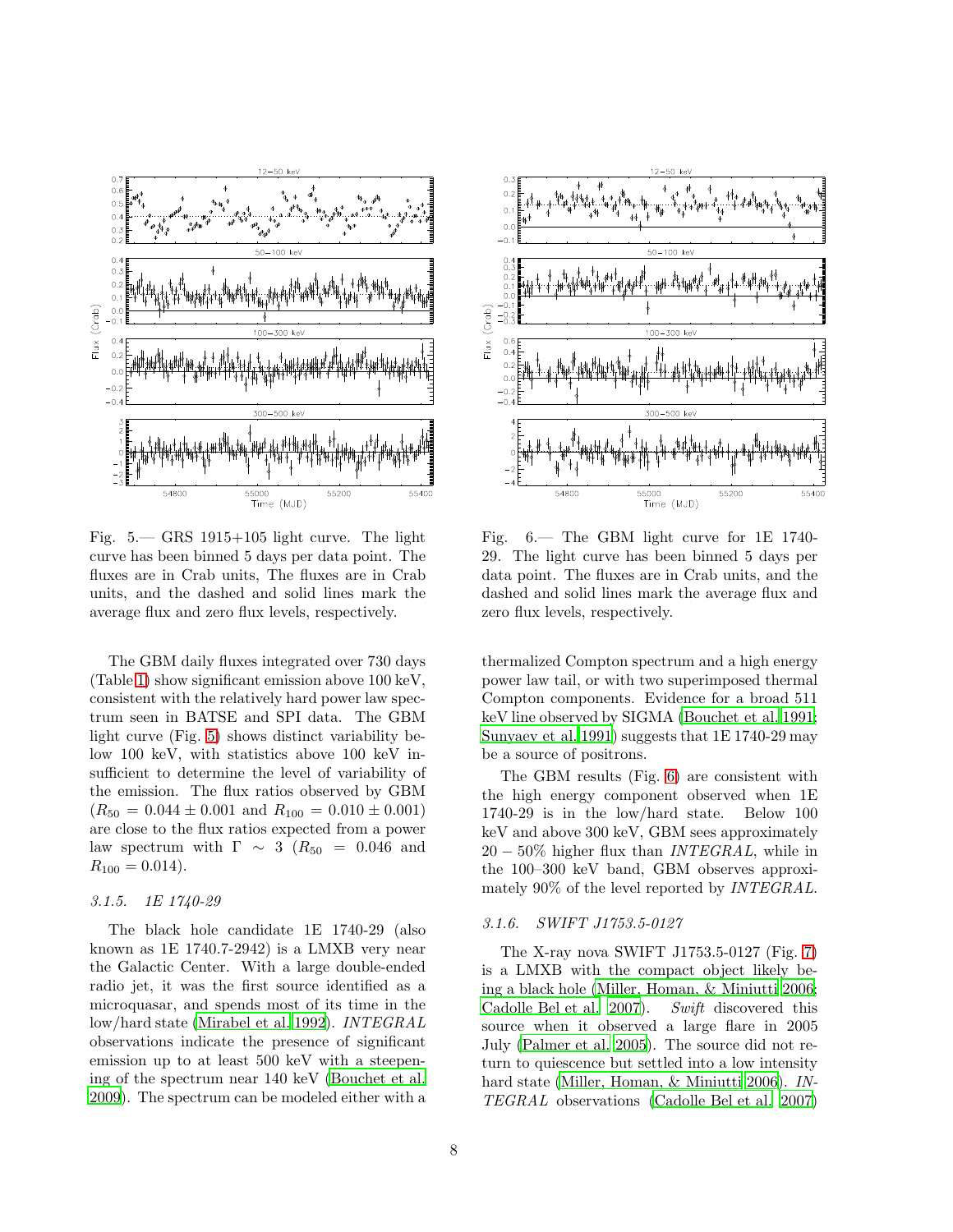

<span id="page-10-0"></span>Fig. 7.— The GBM light curve for SWIFT J1753.5-0127. The light curve has been binned 5 days per data point. The fluxes are in Crab units, with the average flux (dashed lines) and zero flux (solid lines) levels shown.

showing emission up to  $\sim 600 \text{ keV}$  were compatible with thermal Comptonization modified by reflection, with evidence for separate contributions from a jet, disk, and corona. BATSE occultation measurements from 1991–2000 showed no significant emission from this source above 25 keV [\(Case et al. 2010\)](#page-13-29).

The GBM results are consistent with this source still remaining in a hard state, with significant emission in excess of 100 mCrab above 100 keV. The light curves show that the emission from the higher energy bands declined beginning about MJD 55200, and that it increased again beginning about MJD 55325 and is currently at or just below its two-year average. The spectrum is inconsistent with a single power law, and future work using the GBM CSPEC data will allow a more detailed analysis of the spectrum. We will continue to monitor this source while it is in the low/hard state.



<span id="page-10-1"></span>Fig. 8.— The GBM light curve for XTE J1752- 223. The light curve has been binned 5 days per data point. The vertical dashed lines at MJD 55129 and MJD 55218 mark the flaring region used to derive the average fluxes in Table [1.](#page-6-0) The fluxes are in Crab units, and the horizonial solid lines mark the zero flux levels.

# 3.2. Transient Sources

# 3.2.1. XTE J1752-223

The new transient black hole candidate XTE J1752-223, discovered by  $RXTE$  [\(Markwardt et al.](#page-13-30) [2009b](#page-13-30)), was observed by GBM to rise from undetectable on 2009 October 24 (MJD 55128) to  $511 \pm 50$  mCrab (12–25 keV),  $570 \pm 70$  mCrab  $(25-50 \text{ keV})$ ,  $970 \pm 100 \text{ mCrab}$  (50–100 keV), and  $330 \pm 100$  mCrab (100–300 keV) on 2009 November 2 [\(Wilson-Hodge et al. 2009a](#page-14-3)[,b\)](#page-14-17). The light curve is variable, especially in the 12–25 keV band, where the flux initially rose to about 240 mCrab (25-28 Oct), suddenly dropped to non-detectable on October 29-30, then rose again during the period October 31 to November 2 (MJD 55135– 55137). The flux remained relatively constant until November 25 (MJD 55160) when it began to rise again, peaking in the high energies on 2009 December 20 (MJD 55185). After an initial slow decline, the high energy flux rapidly declined back to the pre-flare levels. The light curve for the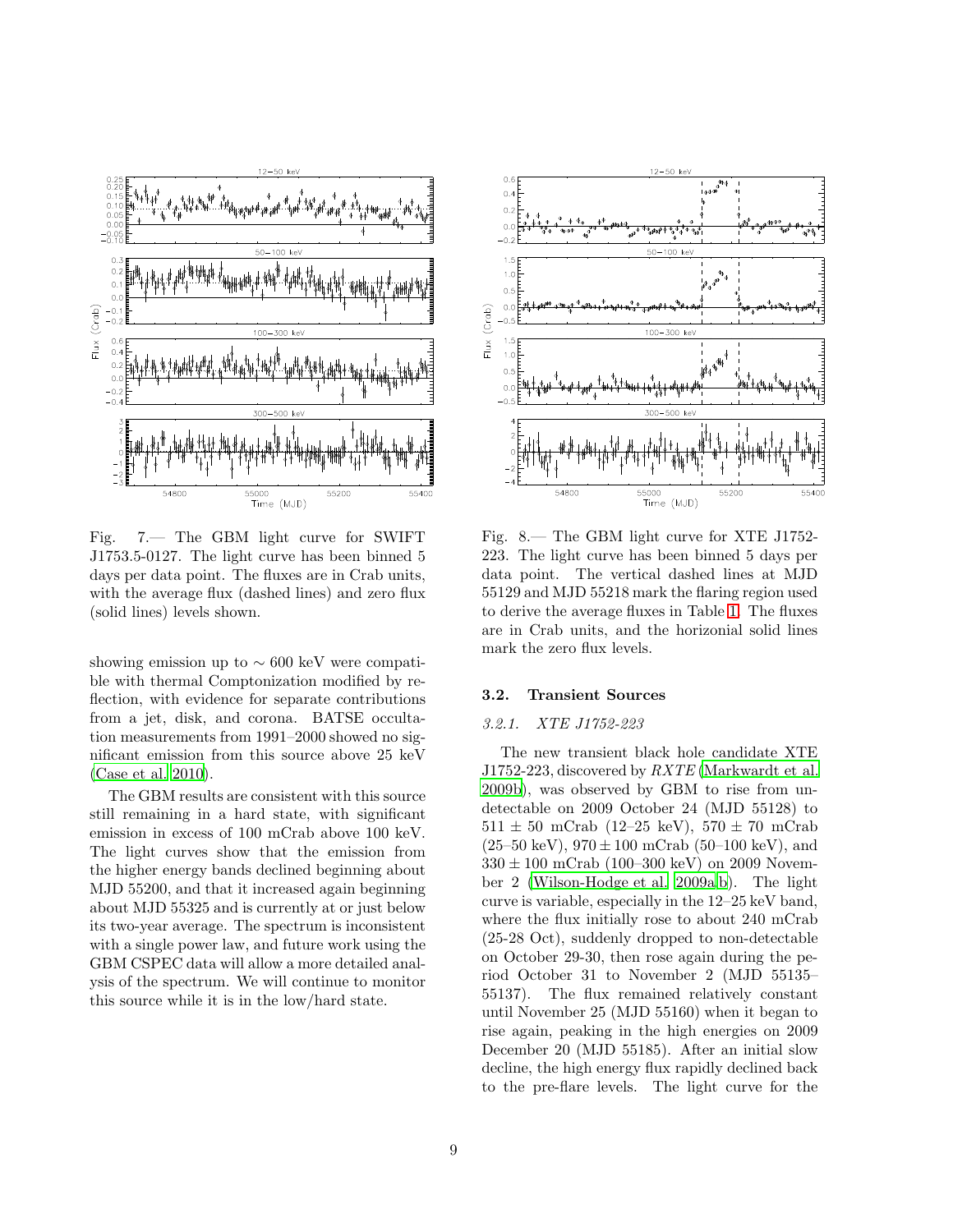entire mission to date, with 5-day resolution, is shown in Fig. [8.](#page-10-1) The fluxes for XTE J1752-223 in Table [1](#page-6-0) are integrated over the days when XTE J1752-223 was observed to be in a high gamma-ray intensity state, MJD 55129–55218.

RXTE measurements indicate a black hole low/hard spectrum with a power law component ( $\Gamma \sim 1.4$ ) superimposed on a weak black body (kT  $\sim$  0.8 keV). A 6.4 keV iron line is also seen, with combined spectral and timing properties similar to those observed in Cyg X-1 and GX 339-4 [\(Shaposhnikov et al. 2009\)](#page-14-18). Results from RXTE/HEXTE analysis have shown evidence for emission up to 200 keV (Muñoz-Darias et al. [2010b](#page-14-19)), best fit with a broken power law with a break energy near 130 keV, again markedly similar to Cyg X-1. The flux ratios measured with GBM  $(R_{50} = 0.218 \pm 0.005, R_{100} = 0.090 \pm 0.005, R_{300} =$  $0.006\pm0.006$ ) are similar to those observed for Cyg X-1 and are consistent with a  $\Gamma \sim 1.7$  spectrum steepening to at least  $\Gamma \sim 1.9$  above 100 keV.

#### 3.2.2. GX 339-4

The highly variable LMXB and black hole candidate GX 339-4 [\(Samimi et al. 1979](#page-14-20); [Doxsey et al.](#page-13-31) [1979\)](#page-13-31) is characterized by rapid time variability and low/hard X-ray states similar to those of Cyg X-1 [\(Harmon et al. 1994;](#page-13-32) [Cowley et al. 2002\)](#page-13-33). The results of analysis of both BATSE [\(Case et al.](#page-13-34) [2008\)](#page-13-34) and  $INTEGRAL$  (Caballero-García et al. [2009\)](#page-13-35) data have indicated the presence of high energy emission above 200 keV during previous outbursts, with the INTEGRAL spectrum fitted by a thermal Comptonization component together with synchrotron or self-synchrotron emission possibly originating at the base of a jet.

GX 339-4 was observed by MAXI to begin a large flare event starting on 2010 January 3 [\(Yamaoka et al. 2010\)](#page-14-21). The flux observed by GBM began to increase starting in early 2010 January and continued to increase up to a level of ∼ 400 mCrab (12–25 keV), ∼ 650 mCrab (25– 50 keV),  $\sim 800$  mCrab (50–100 keV), and  $\sim 550$ mCrab (100–300 keV) by early-April 2010, after which it began to rapidly decrease. It returned to quiescence in the higher energy bands by mid-April and in the 12–50 keV band by the end of April. The fluxes for GX 339-4 in Table [1](#page-6-0) are integrated over the days when GX 339-4 was observed to be in a high gamma-ray state, MJD



<span id="page-11-1"></span>Fig. 9.— The GBM light curve for GX 339-4. The light curve has been binned 5 days per data point. The vertical dashed lines at MJD 55244 and MJD 55289 mark the flaring region used to derive the average fluxes in Table [1.](#page-6-0) The fluxes are in Crab units, and the horizontial solid lines mark the zero flux levels.

55244–55289. Similar to Cyg X-1 and XTE J1752- 223, the flux ratios measured by GBM  $(R_{50}$  =  $0.223 \pm 0.012$  and  $R_{100} = 0.075 \pm 0.011$ , with no measurable intensity above 300 keV) appear consistent with a  $\Gamma \sim 1.7$  power law steepening above 100 keV to at least  $\Gamma \sim 1.9$ .

Note that there was a weaker double-peaked flare starting around MJD 54888 [\(Markwardt et al.](#page-13-36) [2009a\)](#page-13-36) and lasting until around MJD 55000 (see Fig. [9\)](#page-11-1). While the light curve in the 100–300 keV band is suggestive of positive emission in this band, it is only marginally significant ( $\sim 5\sigma$ ) with an average flux of  $162 \pm 31$  mCrab.

#### <span id="page-11-0"></span>4. Conclusions and Future Prospects

Using the Earth occultation technique, the GBM instrument on Fermi has been monitoring the gamma-ray sky in the  $\sim 8 - 1000 \text{ keV}$ energy range, providing daily measurements for a catalog of 82 sources, including 72 x-ray binaries, five AGN, two magnetars, two cataclysmic variables, the Crab, and the Sun. After the first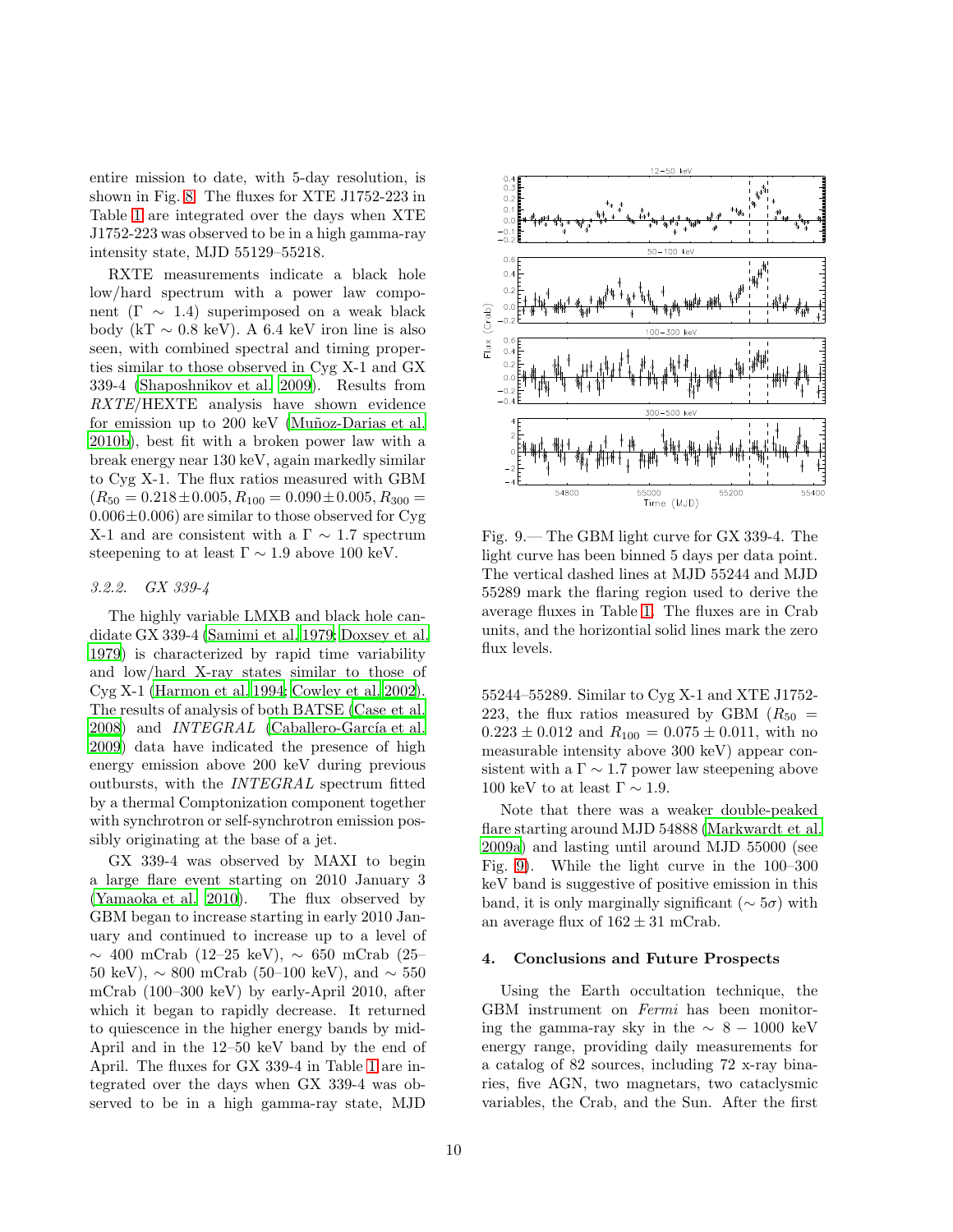two years of the Fermi mission, the Earth occultation technique applied to the GBM CTIME data has been used to detect six persistent sources and two transients at energies above 100 keV with a significance greater than  $7\sigma$ , demonstrating the capability of GBM to observe and monitor such sources. Two of the sources, the Crab and Cyg X-1, were detected with high significance above 300 keV.

Light curves of all eight sources were presented in four broad energy bands from 12–500 keV. The outbursts from the transient sources XTE J1752- 223 and GX 339-4 were clearly visible in the 12–50 keV, 50–100 keV, and 100–300 keV broad bands. XTE J1752-223 was a previously unknown source, and the GBM light curves in the hard xray/low energy gamma-ray energy bands are consistent with the initial classification of this object as a black hole candidate in a bright low/hard state. The steep decline of the hard x-ray emission starting around MJD 55215 corresponded to an increase in the soft x-ray flux [\(Homan](#page-13-37) [2010;](#page-13-37) [Negoro et al. 2010a\)](#page-14-22), indicating the transition from the low/hard state to a soft state. When XTE J1752-223 returned to the low/hard state around MJD 55282 (Muñoz-Darias et al. 2010a), the hard x-ray emission was below the sensitivity limit of GBM.

The hard emission seen from GX 339-4 is consistent with the bright hard states seen in previous outbursts from this object.

Monitoring of Cyg X-1 at the onset of a recent state transition showed a steady decrease in the 100–300 keV flux that began about 19 days before the soft x-ray flux began to rise. As of MJD 55419, Cyg X-1 remains in a soft state, and we will continued to monitor Cyg X-1 in anticipation of the transition back to the canonical hard state.

While the GBM CTIME data used here does not have enough spectral resolution to produce detailed spectra, the flux ratios between the 12– 50 keV broad band and the 50–100, 100–300, and 300–500 keV broad bands for the Crab are generally consistent with those inferred from the measured INTEGRAL spectrum, with the GBM results suggesting a slightly harder spectrum. The flux ratios observed for the transient sources XTE J1752-223 and GX 339-4 are similar to Cyg X-1 when it is in its canonical low/hard state, again consistent with these transients being observed in bright low/hard states. Future work will use the GBM CSPEC data, with its finer energy binning, to examine the detailed spectra for all of these sources, with particular emphasis on the low energy gamma-ray energy range. Also, the BGO detectors, with their greater sensitivity at higher energies, will be used to obtain additional measurements at energies above 150 keV. Several of the detected sources have spectral breaks or cutoffs in the 100–300 keV range, and we will look for these features and monitor their evolution over time.

We will continue to add to the list of sources being monitored as appropriate. We have detected Cen A with GBM in all energy bands up to 300 keV. BATSE detected several BL Lac objects known to exhibit flaring activity on the time scale of days [\(Connaughton et al. 1999\)](#page-13-38). The flaring behavior of blazars is sometimes accompanied by a shift upwards in the peak of the synchroton spectrum (e.g. above 100 keV in the 1997 Mrk 501 flare [\(Petry et al. 2000\)](#page-14-24)), making detection of these sources possible with GBM. While none have been detected so far, we will continue to expand our monitoring program to include the blazars with flares detected in other wavelengths. We plan to expand our monitoring program to include other AGN as well.

We continue to fine tune the algorithms and work to reduce the systematic errors in the flux determination. In the case of the BATSE Earth occultation analysis, there was clear evidence for the presence of sources in the data which were not in the occultation input catalog and which caused uncertainty in the assignment of fluxes to the sources that were in the input catalog. We see similar evidence for these uncataloged sources with GBM, especially below about 50 keV. To address this, our approach is two-fold: (1) We compare our GBM measurements with overlapping energy bands from other operating missions and regularly update our catalog as new transient outbursts are observed with GBM or other instruments. Light curves are regenerated if needed after catalog updates. (2) We are developing an imaging technique for GBM to produce an all-sky map of hard X-ray/soft gamma-ray sources. This map will then be used to identify sources not currently in the GBM occultation catalog, to expand the catalog, and to reduce the uncertainties in the measured fluxes.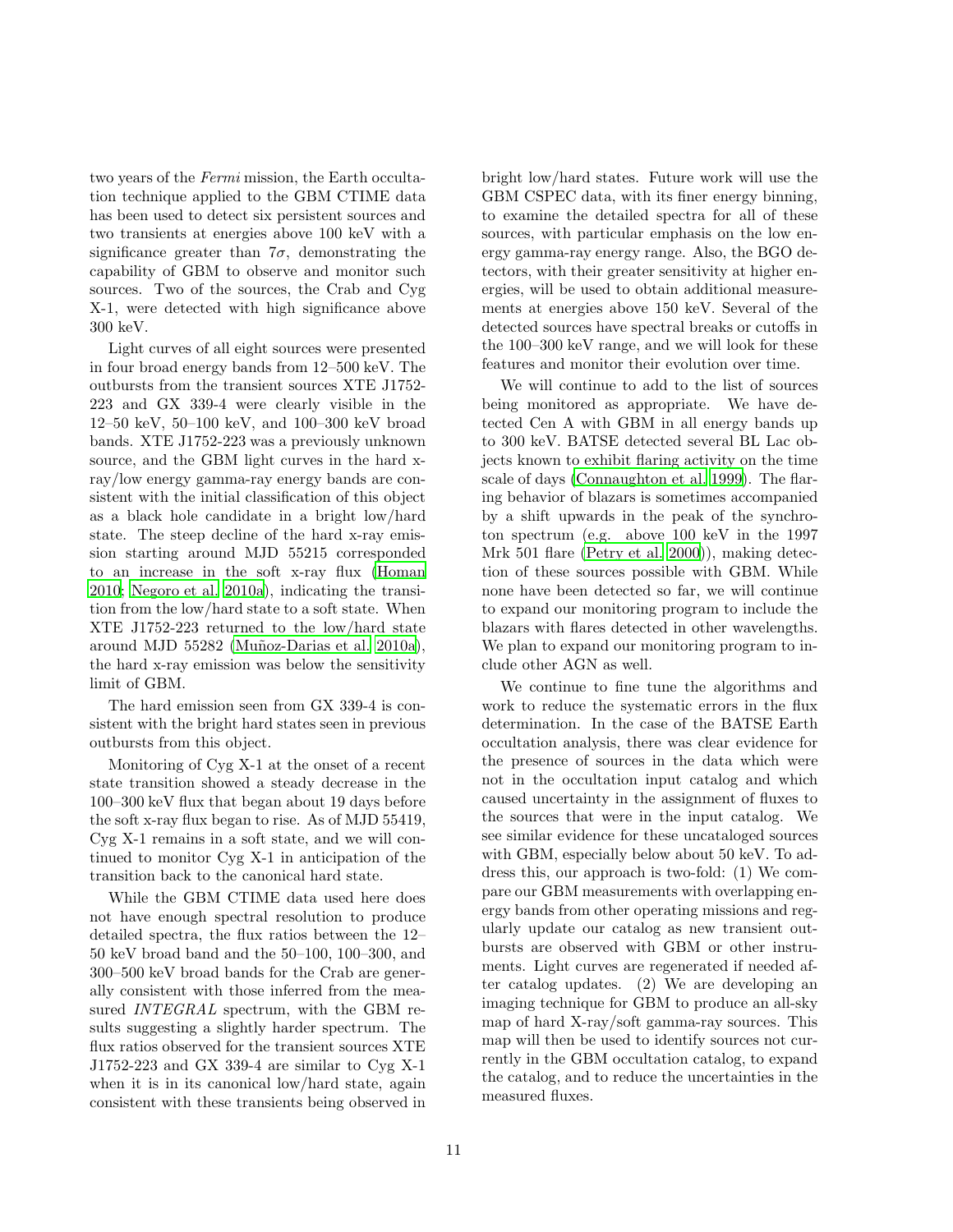This work is supported by the NASA Fermi Guest Investigator program. At LSU, additional support is provided by NASA/Louisiana Board of Regents Cooperative Agreement NNX07AT62A. A.C.A. wishes to thank the Spanish Ministerio de Ciencia e Innovación for support through the 2008 postdoctoral program MICINN/Fulbright under grant 2008-0116.

# REFERENCES

<span id="page-13-4"></span>Atwood, W. B. et al. 2009, ApJ, 697, 1071

- <span id="page-13-9"></span>Bissaldi, E. et al. 2009, Exp. Astron., 24, 47
- <span id="page-13-14"></span>Bolton, C. T. 1972, Nature, 235, 271
- <span id="page-13-26"></span>Bouchet, L., del Santo, M., Jourdain, E., Roques, J. P., Bazzano, A., & DeCesare, G. 2009, ApJ, 693, 1871
- <span id="page-13-27"></span>Bouchet, L. et al. 1991, ApJ, 383, L45
- <span id="page-13-28"></span>Cadolle Bel, M. et al. 2007, ApJ, 659, 549
- <span id="page-13-35"></span>Caballero-García, M. D. et al. 2009, ApJ, 692, 1339
- <span id="page-13-24"></span>Case, G. L., Cherry, M. L., Fannin, C., Rodi, J., Ling, J. C., & Wheaton, W. A. 2005, Chinese J. Astron. Astrophys. Suppl., 5, 341
- <span id="page-13-34"></span>Case, G. L., Cherry, M. L., Ling, J. C., & Wheaton, W. A. 2008, in 2nd Kolkata Conference on Observational Evidence for Black Holes in the Universe (AIP Conf. Proc. 1053), ed. S. K. Chakrabarti & A. S. Majumdar (Melville, NY:AIP), 145
- <span id="page-13-10"></span>Case, G. L., Wilson-Hodge, C. A., Cherry, M. L., Kippen, R. M., Ling, J. C., Radocinski, R. G., & Wheaton, W. A. 2007, in The First GLAST Symp. (AIP Conf. Proc. 921), ed. S. Ritz, P. Michelson, & C. A. Meegan (Melville, NY:AIP), 538

<span id="page-13-29"></span>Case, G. L. et al. (in preparation, 2010)

- <span id="page-13-38"></span>Connaughton, V., Robinson, C. R., McCollough, M. L., & Laurent-Muehleisen, S. 1999, in BL Lac Phenomenon (ASP Conf. Series 159), ed. L. O. Takalo & A. Sillanpää (San Francisco, CA:ASP), 209
- <span id="page-13-33"></span>Cowley, A. P., Schmidtke, P. C., Hutchings, J. B., & Crampton, D. 2002, AJ, 123, 1741

<span id="page-13-15"></span>Dolan, G. F. et al. 1977, Nature, 267, 813

<span id="page-13-31"></span>Doxsey, R. et al. 1979, ApJ, 228, L67

- <span id="page-13-25"></span>Droulans, R. & Jourdain, E. 2009 A&A, 494, 229
- <span id="page-13-3"></span>Fishman, G. J. et al. 1989, in Proc. Gamma-Ray Observatory Science Workshop, ed. W. Johnson (Greenbelt, MD:GSFC), 2

<span id="page-13-2"></span>Gehrels, N. et al. 2004, ApJ, 611, 1005

- <span id="page-13-23"></span>Greiner, J., Cuby, J. G., & McCraughrean, M. J. 2001, Nature, 414, 522
- <span id="page-13-32"></span>Harmon, B. A. et al. 1994, ApJ, 425, L17
- <span id="page-13-6"></span>Harmon, B. A. et al. 2002, ApJS, 138, 149
- <span id="page-13-7"></span>Harmon, B. A. et al. 2004, ApJS, 154, 585

<span id="page-13-37"></span>Homan, J. 2010, ATel, 2387

- <span id="page-13-8"></span>Hoover, A. S. et al. 2008, in Gamma-Ray Bursts 2007 (AIP Conf. Proc. 1000), ed. M. Galassi, D. Palmer, & E. Fenimore (Melville, NY:AIP), 565
- <span id="page-13-12"></span>Jourdain, E. & Roques, J. P. 2009, ApJ, 704, 17

<span id="page-13-22"></span>Kinzer, R. L. et al. 1995, ApJ, 449, 105

<span id="page-13-13"></span>Kuiper, L. et al. 2001, A&A, 378, 918

<span id="page-13-0"></span>Levine, et al. 1996, ApJ, 469, L33

- <span id="page-13-21"></span>Ling, J. C., Mahoney, W. A., Wheaton, W. A., & Jacobson, A. S. 1987, ApJ, 321, L117
- <span id="page-13-18"></span>Ling, J. & Wheaton, W. 2003a, ApJ, 584, 399
- <span id="page-13-11"></span>Ling, J. & Wheaton, W. 2003b, ApJ, 598, 334
- <span id="page-13-19"></span>Ling, J. & Wheaton, W. 2005a, ApJ, 622, 492
- <span id="page-13-17"></span>Ling, J. & Wheaton, W. 2005b, Chinese J. Astron. Astrophys. Suppl., 5, 80
- <span id="page-13-20"></span>Ling, J. C. et al. 1997, ApJ, 484, 375
- <span id="page-13-5"></span>Ling, J. C. et al. 2000, ApJS, 127, 79
- <span id="page-13-36"></span>Markwardt, C. B. et al. 2009a, ATel, 1945
- <span id="page-13-30"></span>Markwardt, C. B. et al. 2009b, ATel, 2258

<span id="page-13-1"></span>Matsuoka, M. et al. 2009, PASJ, 61, 999

<span id="page-13-16"></span>McConnell, M. et al. 2000, ApJ, 523, 928